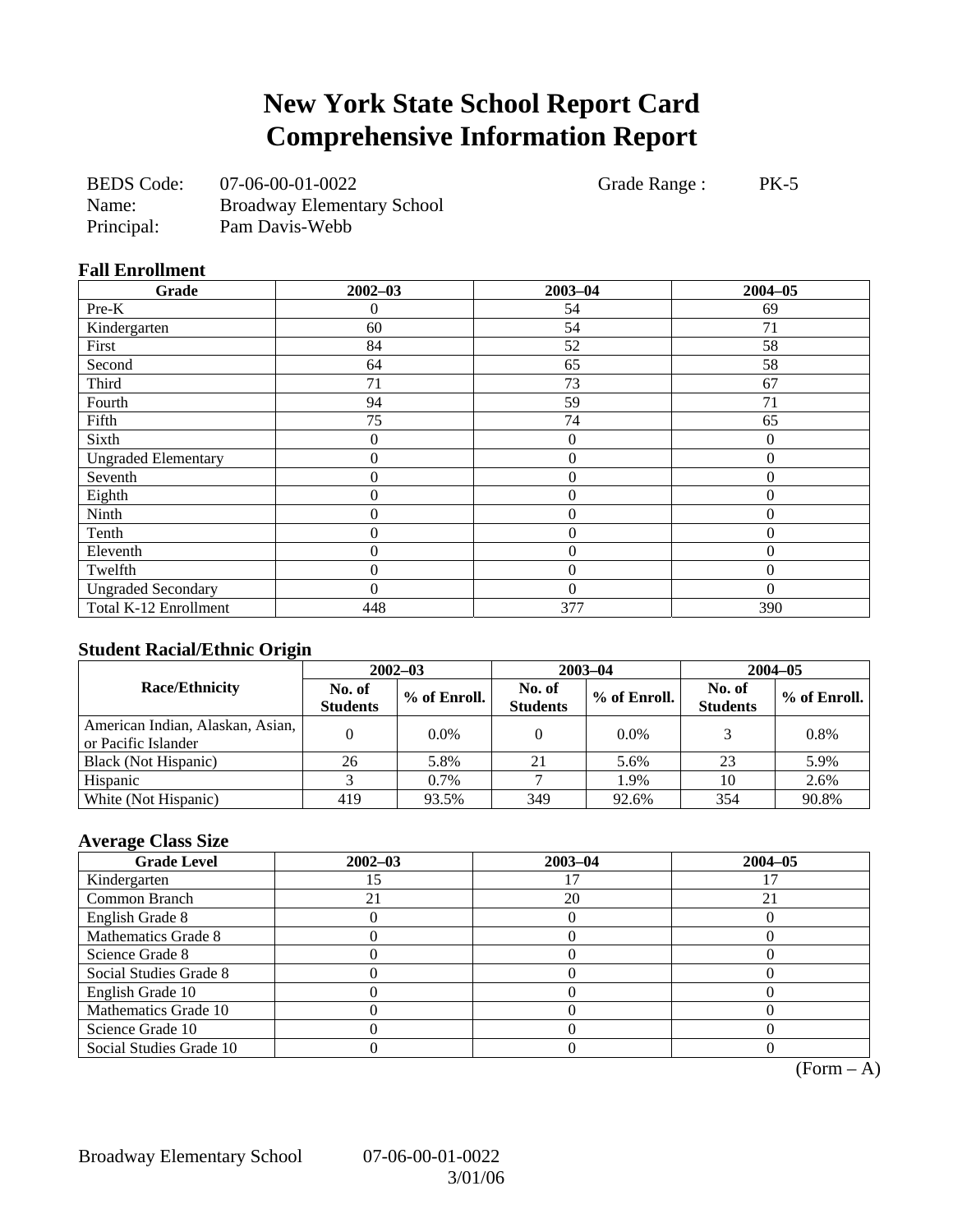#### **District Need to Resource Capacity Category**

| <b>N/RC Category</b> | <b>Description</b>                                                   |
|----------------------|----------------------------------------------------------------------|
|                      | This is an urban or suburban school district with high student needs |
|                      | in relation to district resource capacity.                           |

#### **Similar School Group and Description**

| <b>Similar School Group</b> | <b>Description</b>                                                                                                                                                                                                                                                                  |
|-----------------------------|-------------------------------------------------------------------------------------------------------------------------------------------------------------------------------------------------------------------------------------------------------------------------------------|
|                             | All schools in this group are elementary level schools in urban or<br>suburban school districts with high student needs in relation to<br>district resources. The schools in this group are in the lower range<br>of student needs for elementary level schools in these districts. |

All schools within the same N/RC category are divided into three similar school groups defined by the percentage of students in the school who are eligible for the free-lunch program and/or who are limited English proficient (also known as English language learners).

#### **Student Demographics Used To Determine Similar Schools Group**

| ີ                                 | $2002 - 03$ |         | $2003 - 04$ |         | $2004 - 05$ |         |
|-----------------------------------|-------------|---------|-------------|---------|-------------|---------|
|                                   | Count       | Percent | `ount       | Percent | Count       | Percent |
| <b>Limited English Proficient</b> |             | 0.2%    |             | 0.2%    |             | $0.0\%$ |
| <b>Eligible for Free Lunch</b>    | 148         | 33.0%   |             | 40.1%   | 159         | 40.8%   |

#### **Attendance and Suspension**

|                               | $2001 - 02$               |                   | $2002 - 03$               |                   | $2003 - 04$               |                   |
|-------------------------------|---------------------------|-------------------|---------------------------|-------------------|---------------------------|-------------------|
|                               | No. of<br><b>Students</b> | $%$ of<br>Enroll. | No. of<br><b>Students</b> | $%$ of<br>Enroll. | No. of<br><b>Students</b> | $%$ of<br>Enroll. |
| <b>Annual Attendance Rate</b> |                           | 94.3%             |                           | 95.7%             |                           | 94.9%             |
| <b>Student Suspensions</b>    |                           | $0.8\%$           |                           | 1.3%              |                           | 1.3%              |

### **Student Socioeconomic and Stability Indicators**

#### **(Percent of Enrollment)**

|                          | $2002 - 03$ | $2003 - 04$ | $2004 - 05$ |
|--------------------------|-------------|-------------|-------------|
| <b>Reduced Lunch</b>     | 1.4%        | 13.0%       | 15.9%       |
| <b>Public Assistance</b> | 31-40%      | 51-60%      | 51-60%      |
| <b>Student Stability</b> | 92%         | 68%         | 82%         |

#### **Staff Counts**

| Staff                                 | $2004 - 05$ |
|---------------------------------------|-------------|
| <b>Total Teachers</b>                 |             |
| <b>Total Other Professional Staff</b> |             |
| <b>Total Paraprofessionals</b>        | NΑ          |
| Teaching Out of Certification*        |             |

\*Teaching out of certification more than on an incidental basis.

 $(Form - B)$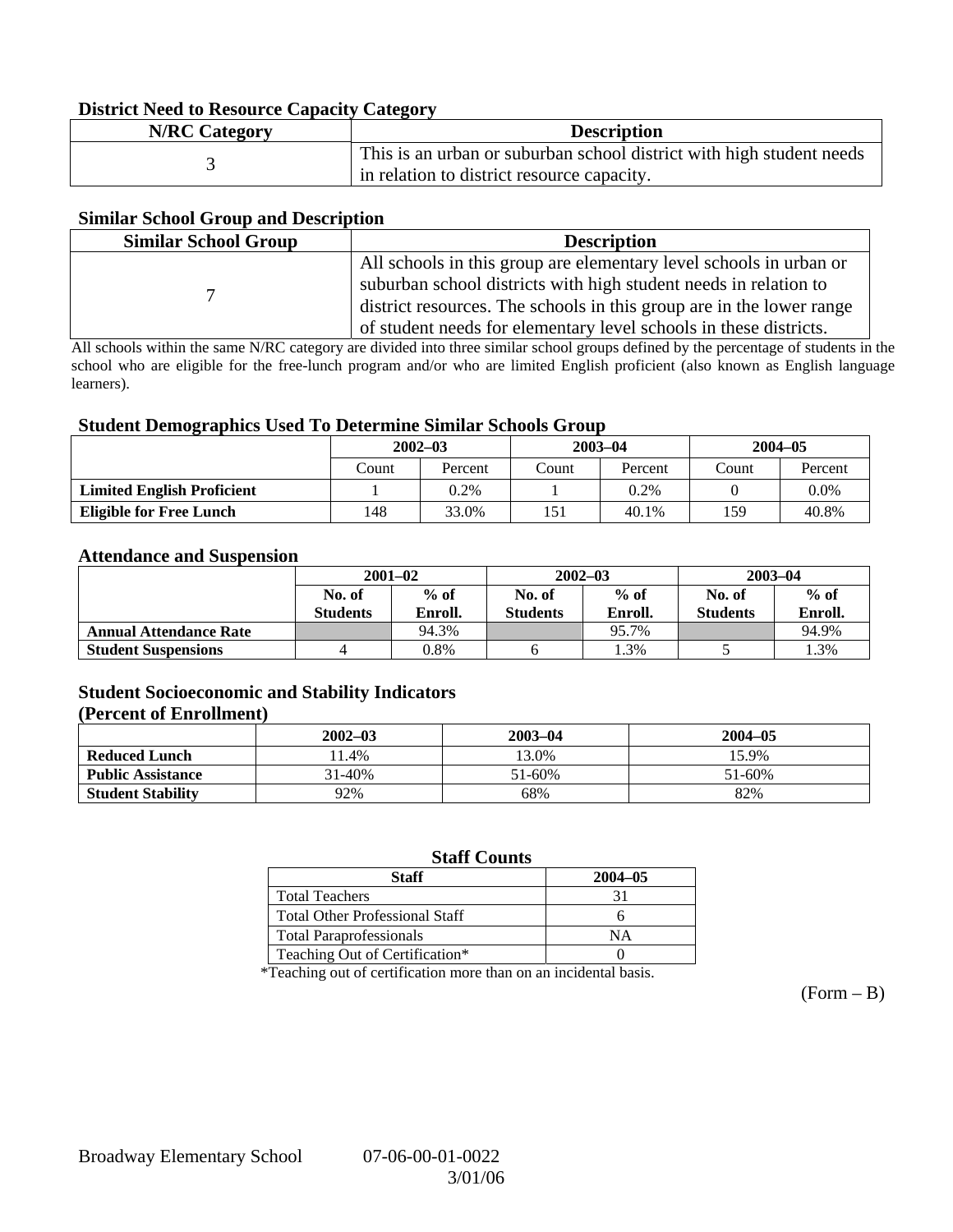# **Career Development and Occupational Studies (CDOS)**

### **Percentage of Students Documenting Self- and Career-Awareness Information and Career Exploration Activities, K–3**

| <b>Grades</b> | $2002 - 03$ | 2003-04 | $2004 - 05$ |
|---------------|-------------|---------|-------------|
| K-1           | 100\%       | 96%     | 100\%       |
| $2 - 3$       | 100\%       | 96%     | 100%        |

### **Students Developing a Career Plan, 4–12**

| <b>Grades</b> |                                      | $2002 - 03$ | $2003 - 04$ | $2004 - 05$ |
|---------------|--------------------------------------|-------------|-------------|-------------|
|               | Number of General-Education Students | 146         | 103         | 118         |
| $4 - 5$       | Number of Students with Disabilities | 23          | 21          | 18          |
|               | Number of All Students               | 169         | 124         | 136         |
|               | Percent of Enrollment                | 100%        | 93%         | 100%        |
| $6 - 8$       | Number of General-Education Students | $\Omega$    | $\theta$    | $\Omega$    |
|               | Number of Students with Disabilities | $\Omega$    | $\Omega$    | $\Omega$    |
|               | Number of All Students               | $\Omega$    | $\Omega$    | $\Omega$    |
|               | Percent of Enrollment                | 0%          | 0%          | 0%          |
|               | Number of General-Education Students | $\Omega$    | $\Omega$    | $\Omega$    |
| $9 - 12$      | Number of Students with Disabilities | $\Omega$    | $\Omega$    | $\Omega$    |
|               | Number of All Students               | $\Omega$    | $\Omega$    | $\Omega$    |
|               | Percent of Enrollment                | 0%          | $0\%$       | 0%          |

(Form – D)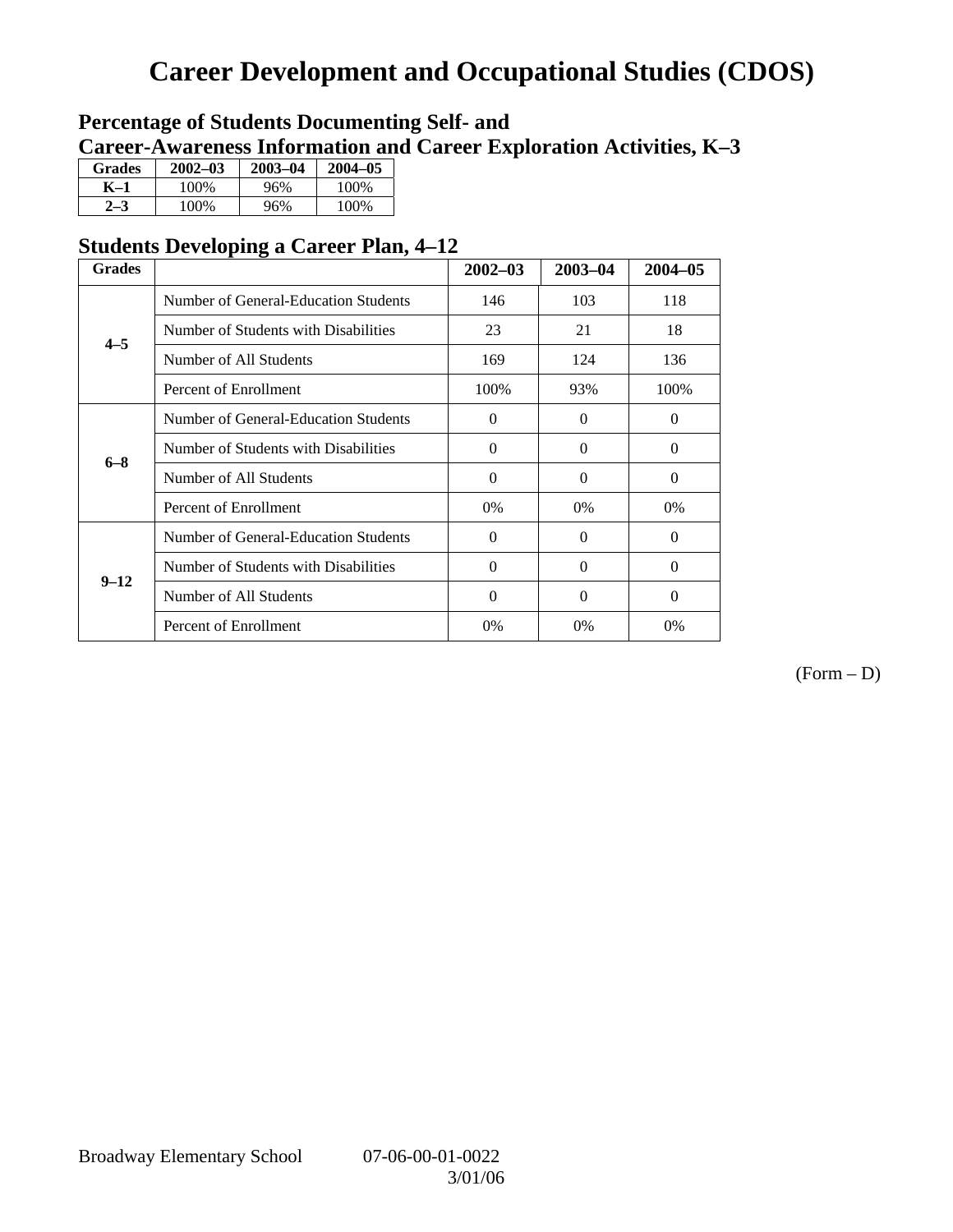|                 |                                   | <b>Number</b><br><b>Tested</b> | % at Level 1 | $\%$ at Level 2 | $%$ at Level 3 | $%$ at Level 4 |
|-----------------|-----------------------------------|--------------------------------|--------------|-----------------|----------------|----------------|
| <b>Nov 2004</b> | <b>General-Education Students</b> | 54                             | 1%           | 3%              | 57%            | 19%            |
|                 | <b>Students with Disabilities</b> |                                | 29%          | 0%              | 71%            | 0%             |
|                 | All Students                      | 61                             | 3%           | 1%              | 59%            | 16%            |

## **Elementary-Level Social Studies**

# **Middle-Level Social Studies**

|                  |                                   | Number<br><b>Tested</b> | $\%$ at Level 1 |    | $\%$ at Level 2 $\%$ at Level 3 | $%$ at Level 4 |
|------------------|-----------------------------------|-------------------------|-----------------|----|---------------------------------|----------------|
| <b>June 2005</b> | <b>General-Education Students</b> |                         | 0%              | 0% | 0%                              | 0%             |
|                  | <b>Students with Disabilities</b> |                         | 0%              | 0% | 0%                              | 0%             |
|                  | All Students                      |                         | 0%              | 0% | 0%                              | 0%             |

 $(Form - I)$